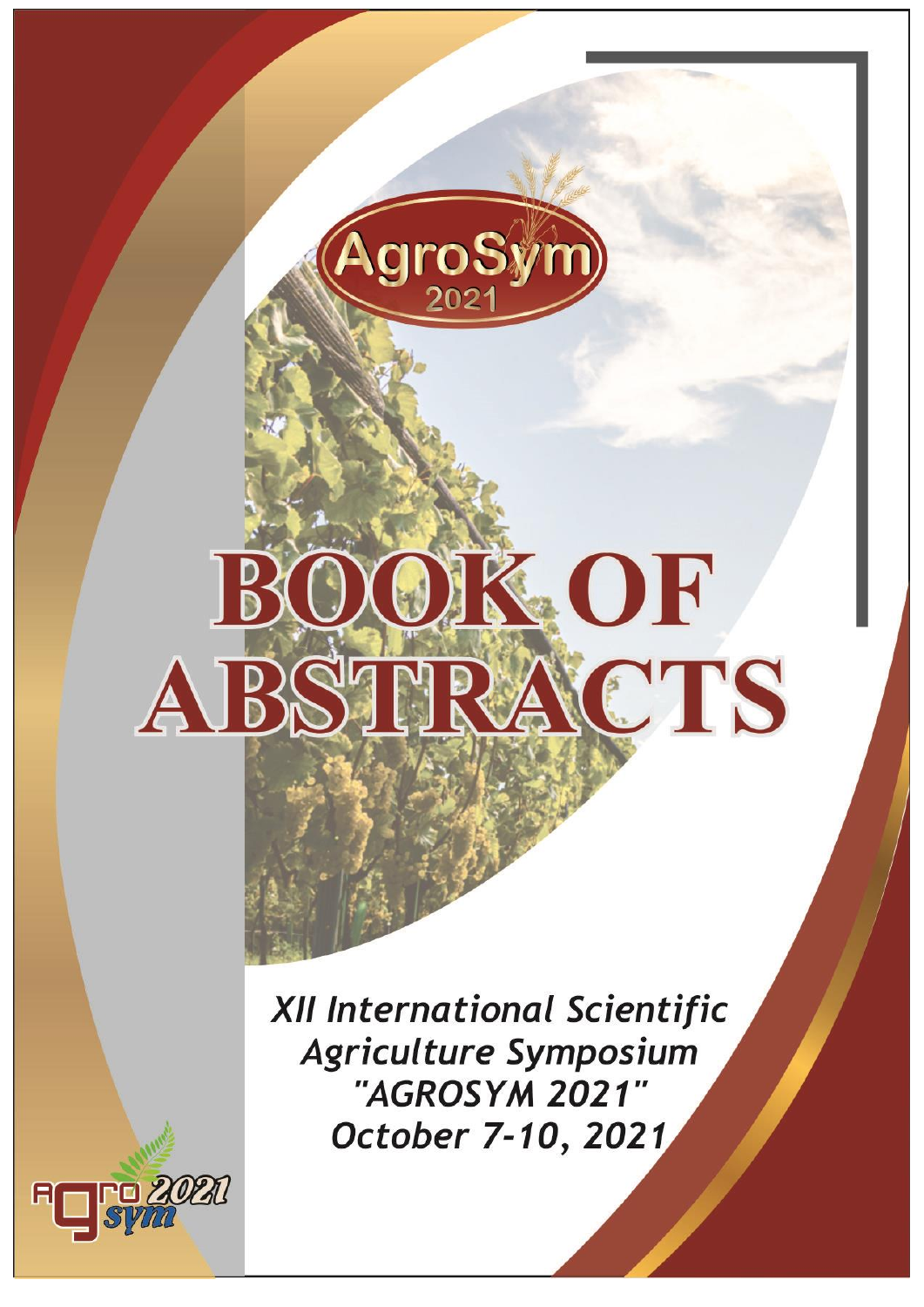## **BOOK OF ABSTRACTS**

**XII International Scientific Agriculture Symposium "AGROSYM 2021"**



**Jahorina, October 07 - 10, 2021**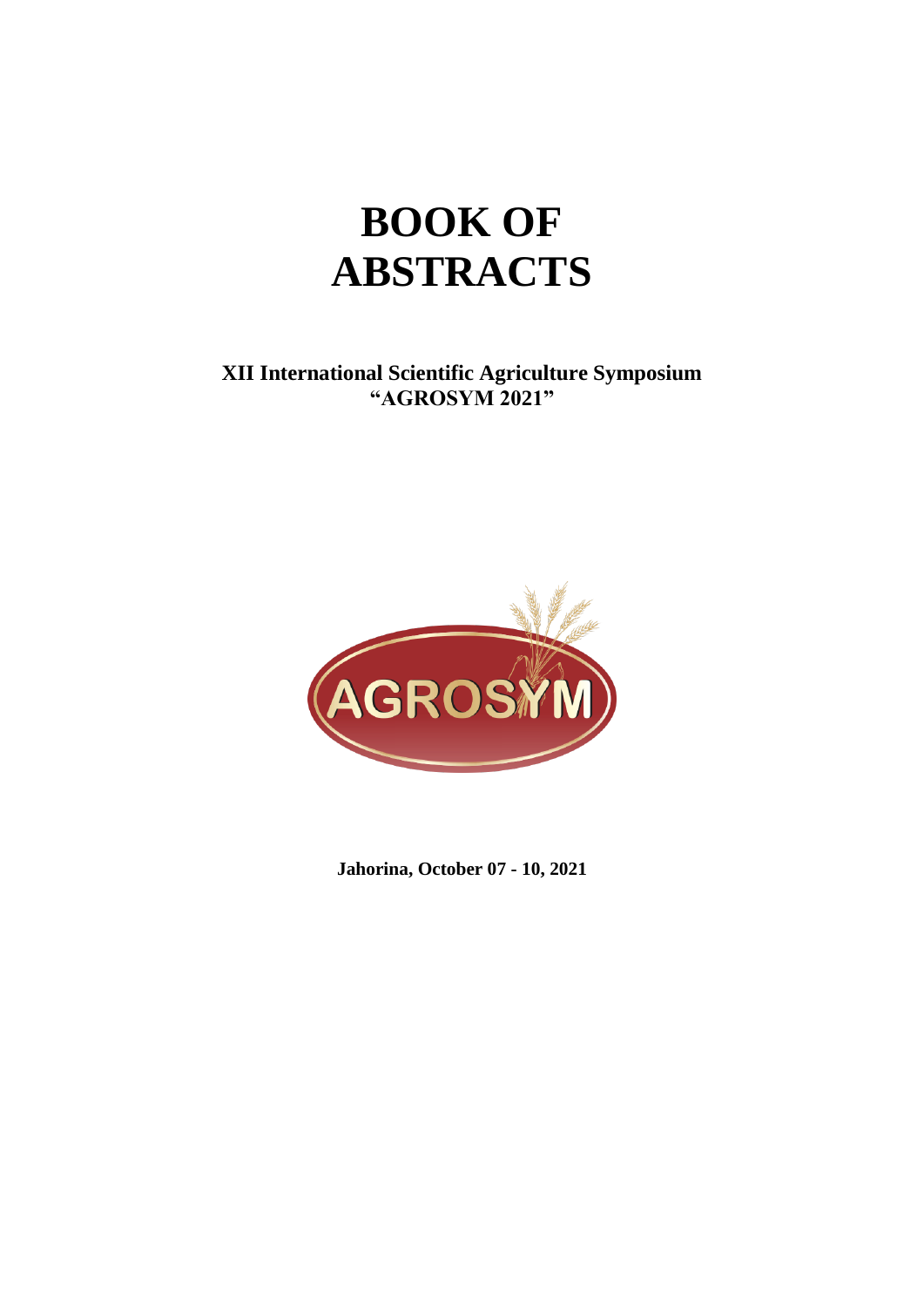#### **Impressum**

XII International Scientific Agriculture Symposium ..AGROSYM 2021" **Book of Abstracts Published by** University of East Sarajevo, Faculty of Agriculture, Republic of Srpska, Bosnia University of Belgrade, Faculty of Agriculture, Serbia Mediterranean Agronomic Institute of Bari (CIHEAM - IAMB) Italy International Society of Environment and Rural Development, Japan Balkan Environmental Association (B.EN.A), Greece Centre for Development Research, University of Natural Resources and Life Sciences (BOKU), Austria Perm State Agro-Technological University, Russia Voronezh State Agricultural University named after Peter The Great, Russia Tokyo University of Agriculture Faculty of Agriculture, University of Western Macedonia, Greece Faculty of Bioeconomy Development, Vytautas Magnus University, Lithuania Enterprise Europe Network (EEN) Faculty of Agriculture, University of Akdeniz - Antalya, Turkey Selçuk University, Turkey University of Agronomic Sciences and Veterinary Medicine of Bucharest, Romania Slovak University of Agriculture in Nitra, Slovakia Ukrainian Institute for Plant Variety Examination, Kyiv, Ukraine National University of Life and Environmental Sciences of Ukraine, Kyiv, Ukraine Valahia University of Targoviste, Romania National Scientific Center "Institute of Agriculture of NAAS", Kyiv, Ukraine Saint Petersburg State Forest Technical University, Russia University of Valencia, Spain Faculty of Agriculture, Cairo University, Egypt Tarbiat Modares University, Iran Chapingo Autonomous University, Mexico Department of Agricultural, Food and Environmental Sciences, University of Perugia, Italy Higher Institute of Agronomy, Chott Mariem-Sousse, Tunisia Watershed Management Society of Iran Institute of Animal Science- Kostinbrod, Bulgaria Faculty of Economics Brcko, University of East Sarajevo, Bosnia and Herzegovina Biotechnical Faculty, University of Montenegro, Montenegro Institute of Field and Vegetable Crops, Serbia Institute of Lowland Forestry and Environment, Serbia Institute for Science Application in Agriculture, Serbia Agricultural Institute of Republic of Srpska - Banja Luka, Bosnia and Herzegovina Maize Research Institute "Zemun Polje", Serbia Faculty of Agriculture, University of Novi Sad, Serbia Institute for Animal Science, Ss. Cyril and Methodius University in Skopje, Macedonia Academy of Engineering Sciences of Serbia, Serbia Balkan Scientific Association of Agricultural Economics, Serbia Institute of Agricultural Economics, Serbia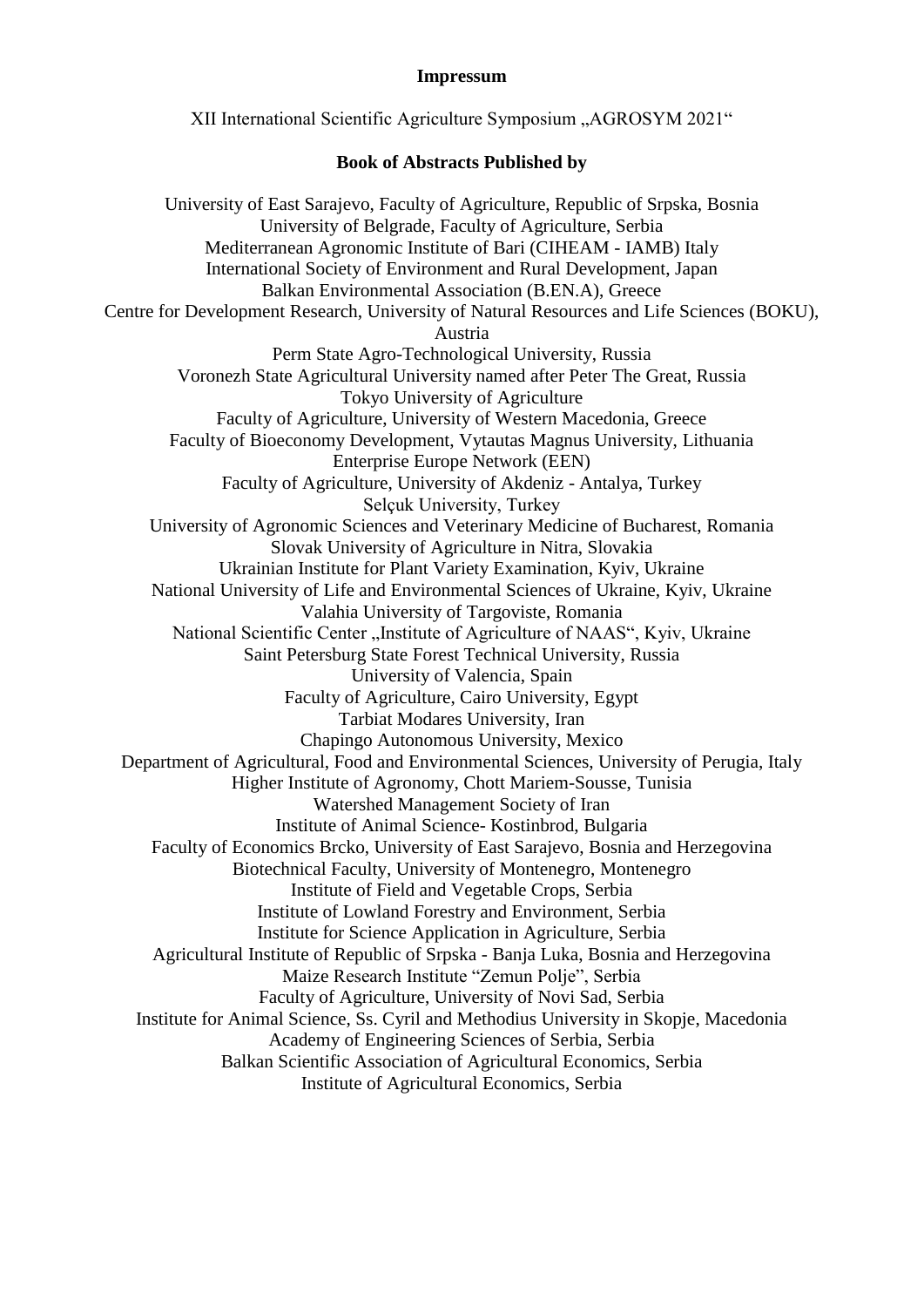#### **Editor in Chief**

Dusan Kovacevic

#### **Tehnical editors**

Sinisa Berjan Milan Jugovic Noureddin Driouech Rosanna Quagliariello

**Website:** [http://agrosym.ues.rs.ba](http://agrosym.ues.rs.ba/)

CIP - Каталогизација у публикацији

Народна и универзитетска библиотека Републике Српске, Бања Лука

631(048.3)(0.034.4)

INTERNATIONAL Scientific Agricultural Symposium "Agrosym 2021" (12 ; Jahorina)

 Book of Abstracts [Електронски извор] / XII International Scientific Agriculture Symposium "Agrosym 2021", Jahorina, October 07 - 10, 2021 ; [editor in chief Dušan Kovačević]. - East Sarajevo =Istočno Sarajevo : Faculty of Agriculture =Poljoprivredni fakultet, 2021. - 1 електронски оптички диск (CD-ROM) : текст, слика ; 12 cm

Системски захтеви: Нису наведени. - Насл. са насл. екрана. - Регистар.

ISBN 978-99976-787-8-2

COBISS.RS-ID 134426625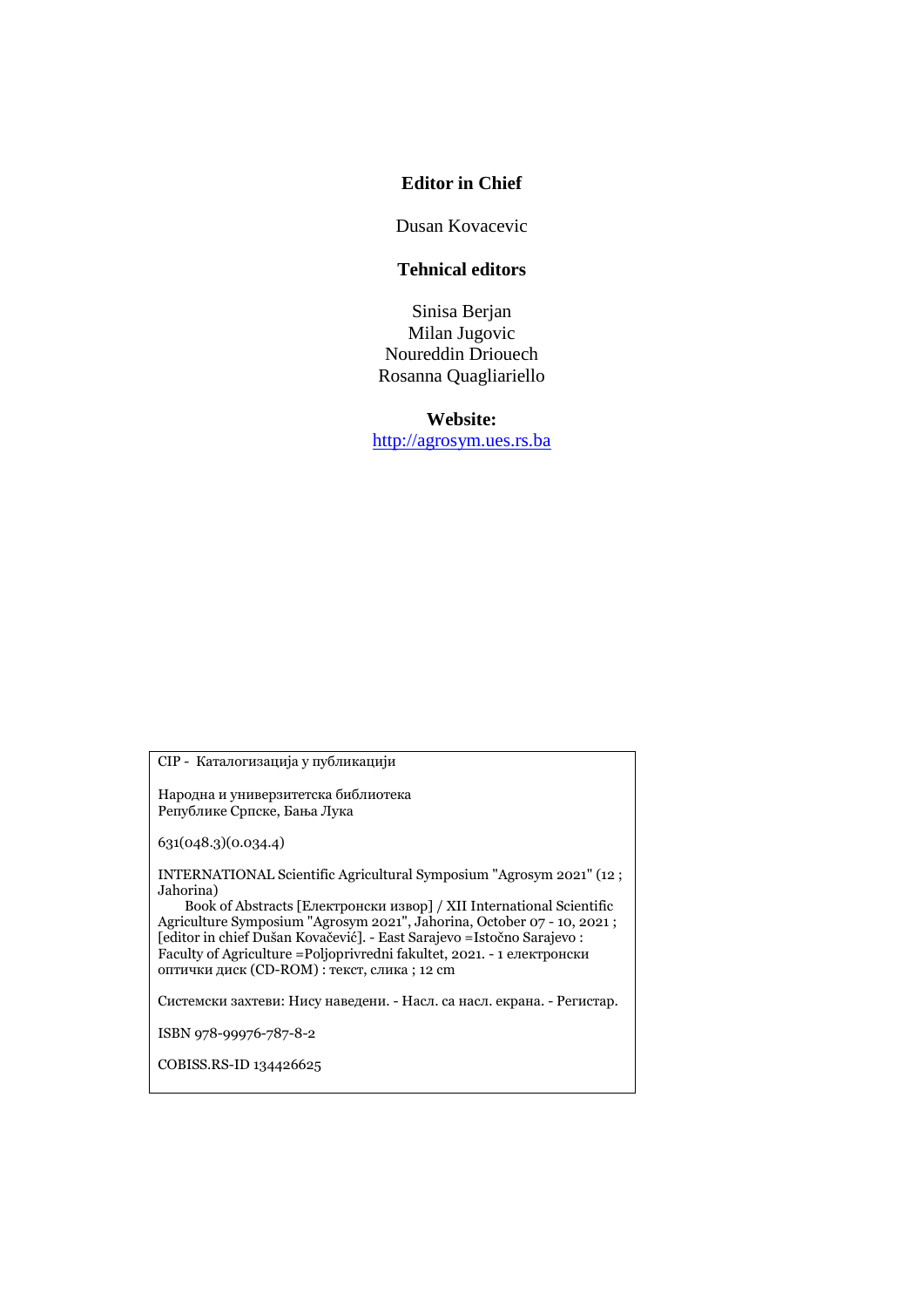| 4.                                                                                                                                                                                                                                         | <b>ENVIRONMENT PROTECTION AND NATURAL RESOURCES</b>            |
|--------------------------------------------------------------------------------------------------------------------------------------------------------------------------------------------------------------------------------------------|----------------------------------------------------------------|
| BIODIVERSITY OF THE ENTOMOFAUNA OF AN ORANGERY IN EL-DJOUMHOURIA                                                                                                                                                                           |                                                                |
| (EUCALYPTUS, ALGIERS)<br>Ilham BENABBAS- SAHKI, Kamel HAMADI, Salaheddine DOUMANDJI  463                                                                                                                                                   |                                                                |
| PARASITIC NEMATODES OF VEGETABLE CROPS IN SOME REGIONS OF MITIDJA<br>(ALGERIA)                                                                                                                                                             |                                                                |
|                                                                                                                                                                                                                                            |                                                                |
| EFFECT OF FUNGAL TREATMENT BY SOLID STATE FERMENTATION ON THE<br><b>NUTRITIONAL VALUE OF OLIVE POMACE</b>                                                                                                                                  |                                                                |
| STUDY OF DROUGHT TREND AND ITS CORRELATION WITH NORMALIZED<br>DIFFERENCE VEGETATION INDEX OVER SETIF REGION IN ALGERIA                                                                                                                     |                                                                |
|                                                                                                                                                                                                                                            |                                                                |
| CSR STRATEGIES OF INVASIVE WEED FLORA IN VINEYARDS OF BOSNIA AND                                                                                                                                                                           |                                                                |
| <b>HERZEGOVINA</b><br>Antonela MUSA, Danijela PETROVIĆ, Samir ĐUG, Helena BREKALO Ivan OSTOJIĆ 467                                                                                                                                         |                                                                |
| TEMPORARY AND PERMANENT WET ZONES IN BOSNIA AND HERZEGOVINA                                                                                                                                                                                |                                                                |
| WEED FLORA OF ARABLE CROPS IN HERZEGOVINA REGION (BOSNIA AND<br><b>HERZEGOVINA</b> )                                                                                                                                                       |                                                                |
| Danijela PETROVIĆ, Mate BOBAN, Antonela MUSA, Helena BREKALO, Ivan OSTOJIĆ  469                                                                                                                                                            |                                                                |
| PROMOTING THE APPLICATION OF SMART TECHNOLOGIES (CLOUD-BASED AND<br>REMOTE SENSING) IN AGRICULTURAL WATER MANAGEMENT IN BOSNIA AND<br><b>HERZEGOVINA</b><br>Mihajlo MARKOVIĆ, Nataša ČEREKOVIĆ, Đurađ HAJDER, Nery ZAPATA, Teresa A. PAÇO, |                                                                |
|                                                                                                                                                                                                                                            |                                                                |
| ANTIBACTERIAL ACTIVITY OF MANUKA HONEY WITH DIFFERENT MANUKA<br><b>FACTOR</b>                                                                                                                                                              |                                                                |
|                                                                                                                                                                                                                                            |                                                                |
| ANTIMICROBIAL PROPERTIS OF ESSENCIAL OILS AGAINST ESCHERICHIA COLI                                                                                                                                                                         |                                                                |
| THE BULGARIAN                                                                                                                                                                                                                              | MODEL OF LAND OWNERSHIP: THE<br><b>SPACE"</b><br><b>"WHITE</b> |
| <b>PHENOMENON</b>                                                                                                                                                                                                                          |                                                                |
|                                                                                                                                                                                                                                            |                                                                |